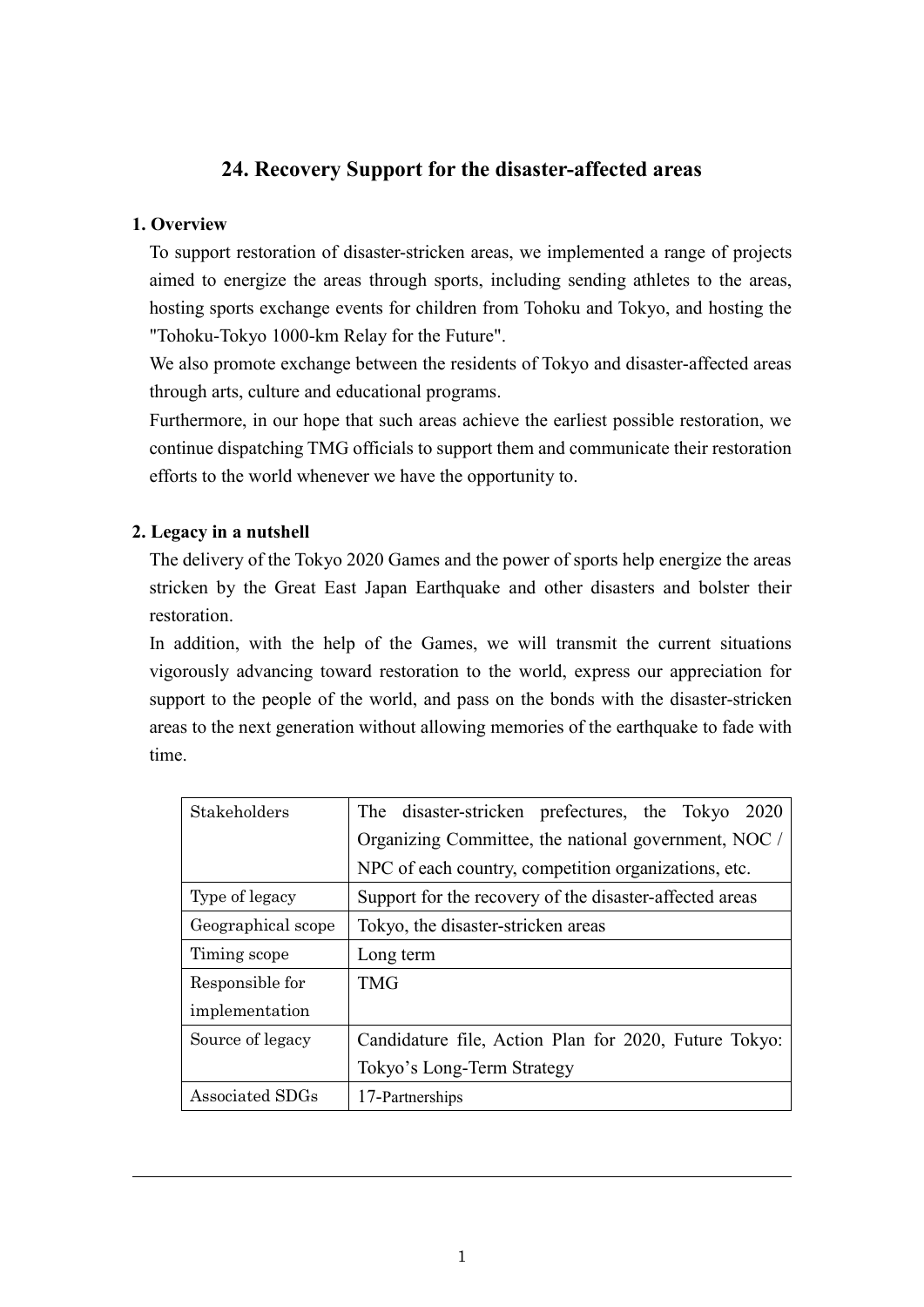# **3. Development**

#### **(1) Why**

Immediately after the Great East Japan Earthquake that occurred in March 2011, TMG has implemented initiatives for support for the restoration of the disasterstricken areas, including establishing local support offices in the disaster-stricken areas, dispatching staff, and delivering vitality through sports by dispatching athletes to the disaster-stricken areas.

As a part of the bidding activities for the 2020 Games, we set up the "Restoration Special Committee" in collaboration with the sports associations of the disasterstricken prefectures, etc., and made proposals on projects, etc. to revitalize people in the disaster-stricken areas through the delivery of the Games. The concept of "The Recovery and Reconstruction Games" is the starting point of the Tokyo 2020 Games, with appealing the fact that the power of sports can bring dreams and hopes to the areas stricken by the Great East Japan Earthquake.

In order to allow the Games to serve as a power for the restoration of the disasterstricken areas, TMG accept the needs of the disaster-stricken areas and boost the restoration of the disaster-stricken areas through sports and culture in cooperation with the Organizing Committee and other organizations.

| FY2011 | Disaster-affected area support project, including sending athletes and          |
|--------|---------------------------------------------------------------------------------|
|        | hosting sports exchange events, was started                                     |
|        | The "Tokyo Metropolitan Government Support Activity Report" was                 |
|        | issued                                                                          |
|        | *TMG officials dispatched to disaster-affected areas to support their           |
|        | recovery/restoration efforts started compiling this booklet, summarizing their  |
|        | experience and awareness gained through their activities. (Issued every year    |
|        | since $FY$ 2011)                                                                |
| FY2012 | The candidate file for the 2020 Games was submitted                             |
|        | *A soccer preliminary match was planned to be held at Miyagi Stadium            |
| FY2013 | Tokyo was decided to be the host city of the 2020 Games                         |
|        | The "Tohoku-Tokyo 1000-km Relay for the Future" started                         |
| FY2014 | The "Liaison Council for Support for Restoration of the Disaster-               |
|        | stricken Areas" was established                                                 |
|        | *A system to promote support for restoration of the disaster-stricken areas     |
|        | through collaboration between the disaster-stricken prefectures, the Tokyo 2020 |

# **(2) When**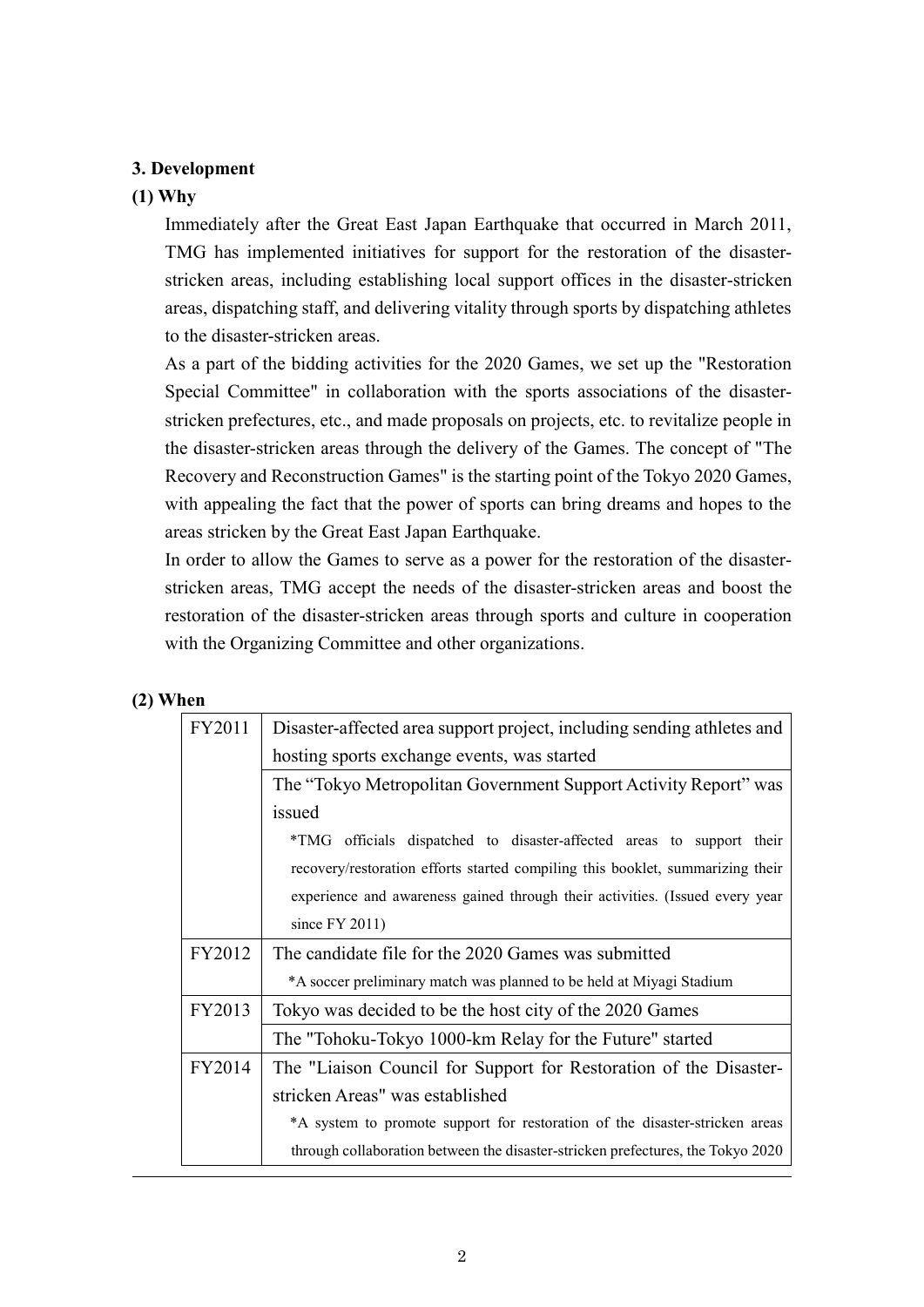|        | Organizing Committee, the national government, TMG, etc. was established             |  |
|--------|--------------------------------------------------------------------------------------|--|
|        | "Comprehensive Records of the Support for Restoration of the Areas                   |  |
|        | Stricken by the Great East Japan Earthquake Implemented by TMG"                      |  |
|        | was issued                                                                           |  |
|        | *Immediately after the Great East Japan Earthquake, TMG established local            |  |
|        | offices in three prefectures of the Tohoku region to offer support tailored to their |  |
|        | needs. Their activities in the course of three years were compiled as an             |  |
|        | administrative record and issued in the form of a booklet with the objective of      |  |
|        | using it as a reference in the event of a future large-scale disaster requiring      |  |
|        | recovery/restoration.                                                                |  |
| FY2016 | Live Sites <sup>*</sup> for the Rio de Janeiro 2016 Games were implemented in        |  |
|        | the disaster-stricken areas                                                          |  |
|        | The Olympic and Paralympic Flag Tour <sup>*</sup> was carried out in the             |  |
|        | disaster-stricken areas (Fukushima, Miyagi, and Iwate Prefectures)                   |  |
|        | Fukushima Azuma Baseball Stadium was decided to be the                               |  |
|        | competition venue of the Olympic Games (for baseball and softball)                   |  |
|        | "See you in Tokyo and Tohoku in 2020," a video to support the                        |  |
|        | restoration of areas stricken by the Great East Japan Earthquake, was                |  |
|        | released                                                                             |  |
| FY2017 | Live Sites* for the Pyeongchang 2018 Games were implemented in                       |  |
|        | the disaster-stricken areas                                                          |  |
|        | The Olympic and Paralympic Flag Tour was carried out in the                          |  |
|        | disaster-stricken areas (Kumamoto Prefecture)                                        |  |
|        | "See you in Tokyo and Kumamoto in 2020," a video to support the                      |  |
|        | restoration of areas stricken by the Kumamoto Earthquake, was                        |  |
|        | released                                                                             |  |
| FY2018 | Miyagi Stadium was officially decided to be the competition venue                    |  |
|        | of the Olympic Games (for soccer)                                                    |  |
|        | Fukushima Prefecture was decided to be the starting point of the                     |  |
|        | Olympic Torch Relay                                                                  |  |
|        | A coverage tour in the disaster-stricken areas for overseas media was                |  |
|        | implemented (FY2018 and FY2019)                                                      |  |
| FY2020 | "2020 and Beyond," a video to support the restoration of disaster-                   |  |
|        | affected areas, was released                                                         |  |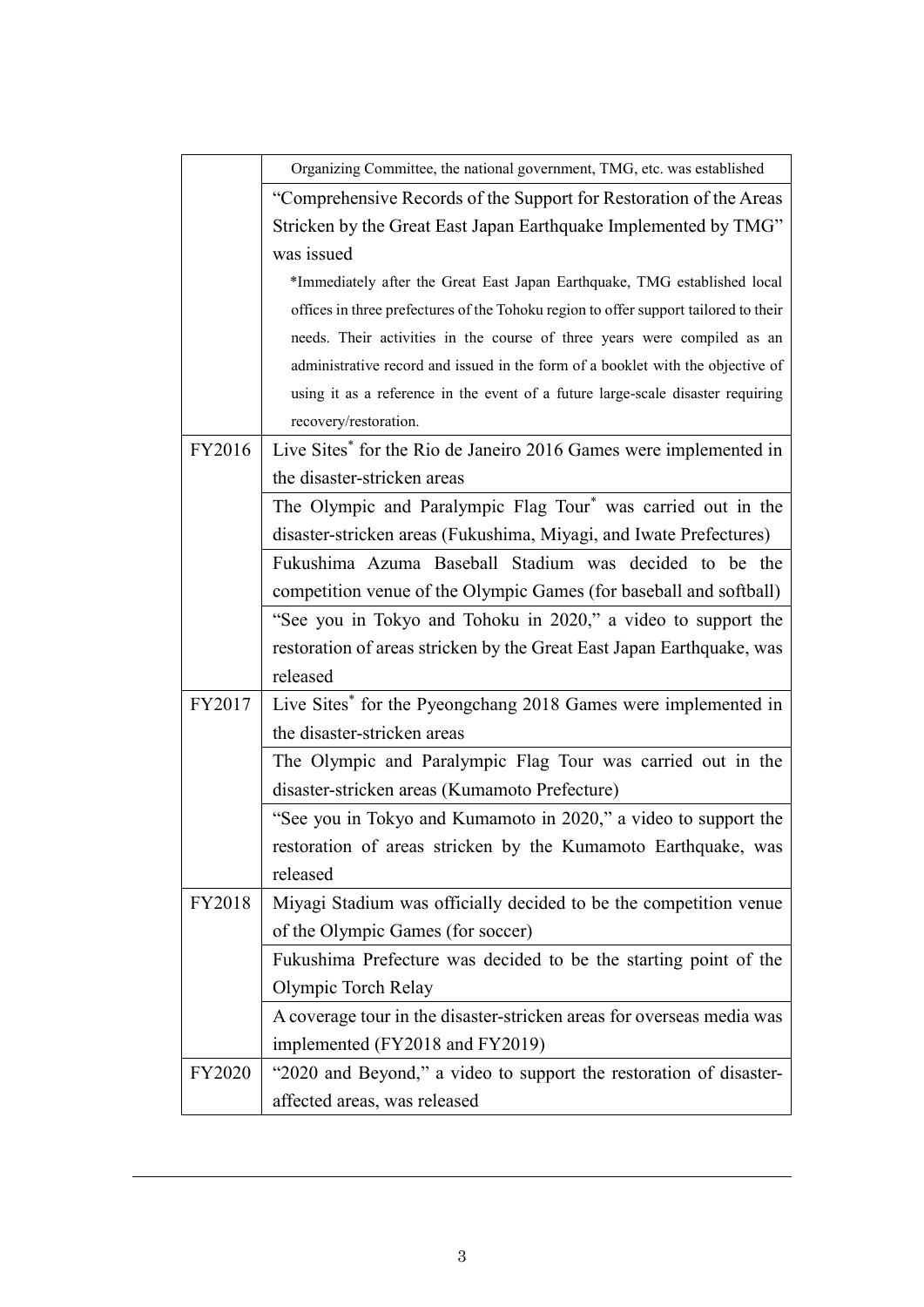# **(3) Who**

TMG

# **(4) How**

# ① **Exchange through sports**

- $\circlearrowright$  We implemented the "Tohoku-Tokyo 1000-km Relay for the Future," a relay event where runners and cyclists passed on the sashes on a course stretching from Aomori Prefecture to Tokyo across disaster-affected areas.
- $\circlearrowright$  We sent top athletes to disaster-stricken areas and hosted sports programs tailored to the needs of each prefecture and circumstances of each region.





 $\leq$ Athlete dispatching program $>$ [2]



- $\circlearrowright$  We invited children from disaster-affected areas to Tokyo to participate in sports exchange games of baseball, football, and others.
- $\circ$  We invited athletes in disaster-stricken areas to participate in the Tokyo International Youth Football Tournament to play against athletes from abroad in exchange games.
- $\circ$  We invited high school students in disaster-affected areas to join the Tokyo Marathon (10 km).







- $\circlearrowright$  We invited children in disaster-stricken areas to watch table tennis, tennis and other international sports competitions.
- $\circ$  Through events such as Olympic and Paralympic Flag Tour, we fostered the momentum of hosting the Games in collaboration with local governments in the disaster-stricken areas, so as to help revitalization in the local areas.

<sup>[1][2][3][4]</sup> Future Tokyo: Tokyo's Long-Term Strategy (TMG)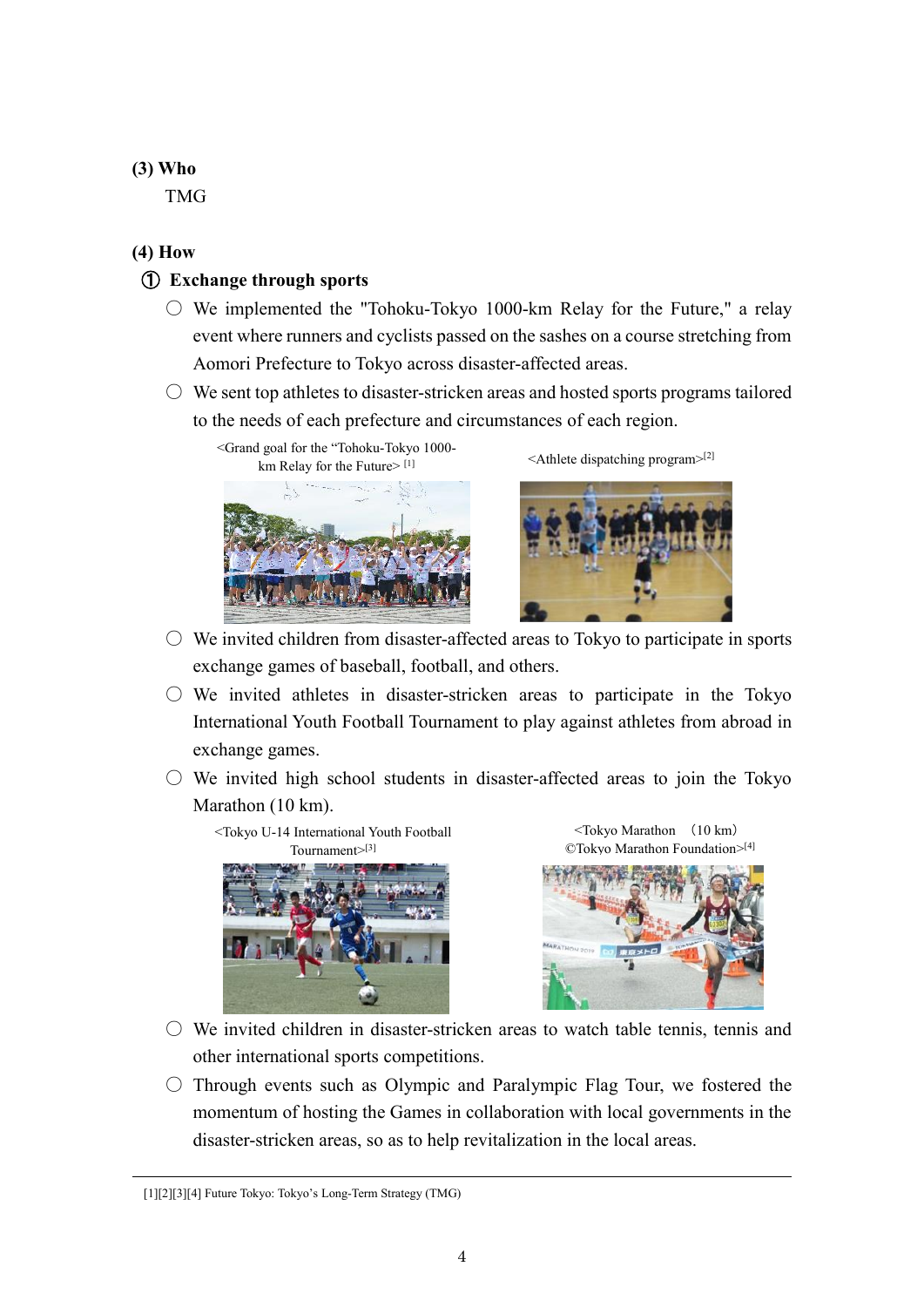- $\circ$  We invited children in disaster-affected areas to watch the Tokyo 2020 Games competitions held in Tokyo, allowing the children who shoulder the future of the disaster-stricken areas to experience the Games, which will constitute a part of the legacies of the Games.
- $\circ$  In order to foster local excitement and create legacies through exchange with athletes, etc., in collaboration with the disaster-stricken areas, we proactively promoted Pre-Games Training Camps\* candidate sites to the Olympic and Paralympic Committees and competition organizations, etc. in each country, so as to assist Pre-Games Training Camps attraction in the disaster-stricken areas.

#### ② **Exchanges through education and culture**

- $\circ$  We promote exchange between junior high school students living in the disasterstricken areas who visit Tokyo on school excursions, etc., and students at public junior high schools in Tokyo through parasports experiences.
- $\circlearrowright$  We support the restoration of the diverse cultural environment in the disasterstricken areas by implementing the disaster-stricken area support project "ART SUPPORT TOHOKU-TOKYO", which utilizes arts culture in cooperation with NPOs in the disaster areas.

<Para-sport exchange program held jointly with disaster-affected areas (Experiencing Boccia)>[5]



<"ART SUPPORT TOHOKU-TOKYO," an artsand-culture-themed disaster-stricken area support project  $>^{[6]}$ 



#### ③ **Publicizing restoration efforts made in disaster-affected areas**

 $\circlearrowright$  We produced monuments symbolizing the restoration of disaster-affected areas, the concept of the Tokyo 2020 Games, by using aluminum that had been used in temporary housing in areas hit by the disaster. Messages to athletes from junior and senior high school students in disaster-stricken areas were printed on the monuments, which were exhibited at a Tokyo



<Recovery monument> [7]

2020 Games-related venue during the Games. The monuments will be relocated to disaster-hit areas after the Games to be preserved as a legacy.

<sup>[5][6][7]</sup> Future Tokyo: Tokyo's Long-Term Strategy (TMG)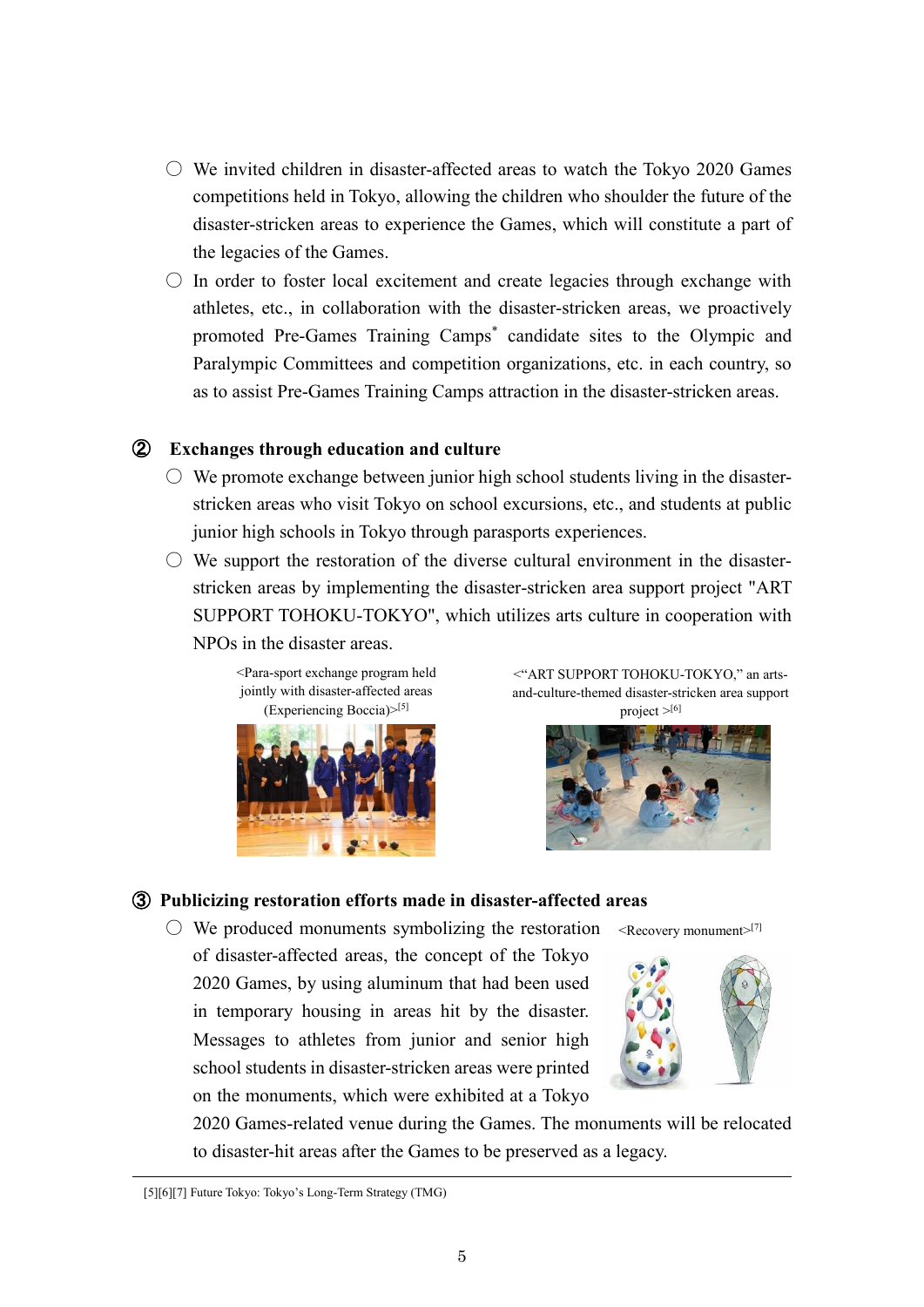- $\circlearrowright$  We are passing on the trees planted within the premises of Ariake Arena to symbolize disaster-affected areas as a legacy of the Recovery and Reconstruction Olympic and Paralympic Games.
- $\bigcirc$  We transmit the situation of the disaster-stricken areas at the time of the earthquake and the status of restoration, hold events that call for continued support, and transmit the current situations of the disaster-stricken areas that are recovering from the earthquake through videos, etc., so as not to make the earthquake fade with time.



- $\circlearrowright$  We widely disseminate the current situations of the disaster-stricken areas that are regaining vitality through sports to both inside and outside Japan by seizing various opportunities.
- $\circlearrowright$  We conducted coverage tours in the disaster-stricken areas for overseas media to transmit the current situation and the status of restoration in the disaster-stricken areas.
- $\bigcirc$  In addition to developing the "Fukushima ⇔ Tokyo Campaign" to sell products from Fukushima Prefecture and promote tourism in Fukushima Prefecture in various locations throughout Tokyo, we promote efforts to dispel reputational damage, such as providing support for smooth operation of sales of products from Fukushima Prefecture and promotional activities through support booths at market festivals held in each wholesale market in Tokyo.
- $\circ$  In order to realize restoration as soon as possible, while restoration projects such as infrastructure development are being implemented, based on requests from the disaster-stricken prefectures, we dispatch staff of TMG to support the disasterstricken areas.

#### **(5) Benefits**

In addition to dispatching staff, support for dispelling reputational damage and support through sports and art culture will greatly help advance the restoration of the disaster-stricken areas.

Moreover, with the help of the Tokyo 2020 Games, we will disseminate the current

<sup>[8][9][10]</sup> Future Tokyo: Tokyo's Long-Term Strategy (TMG)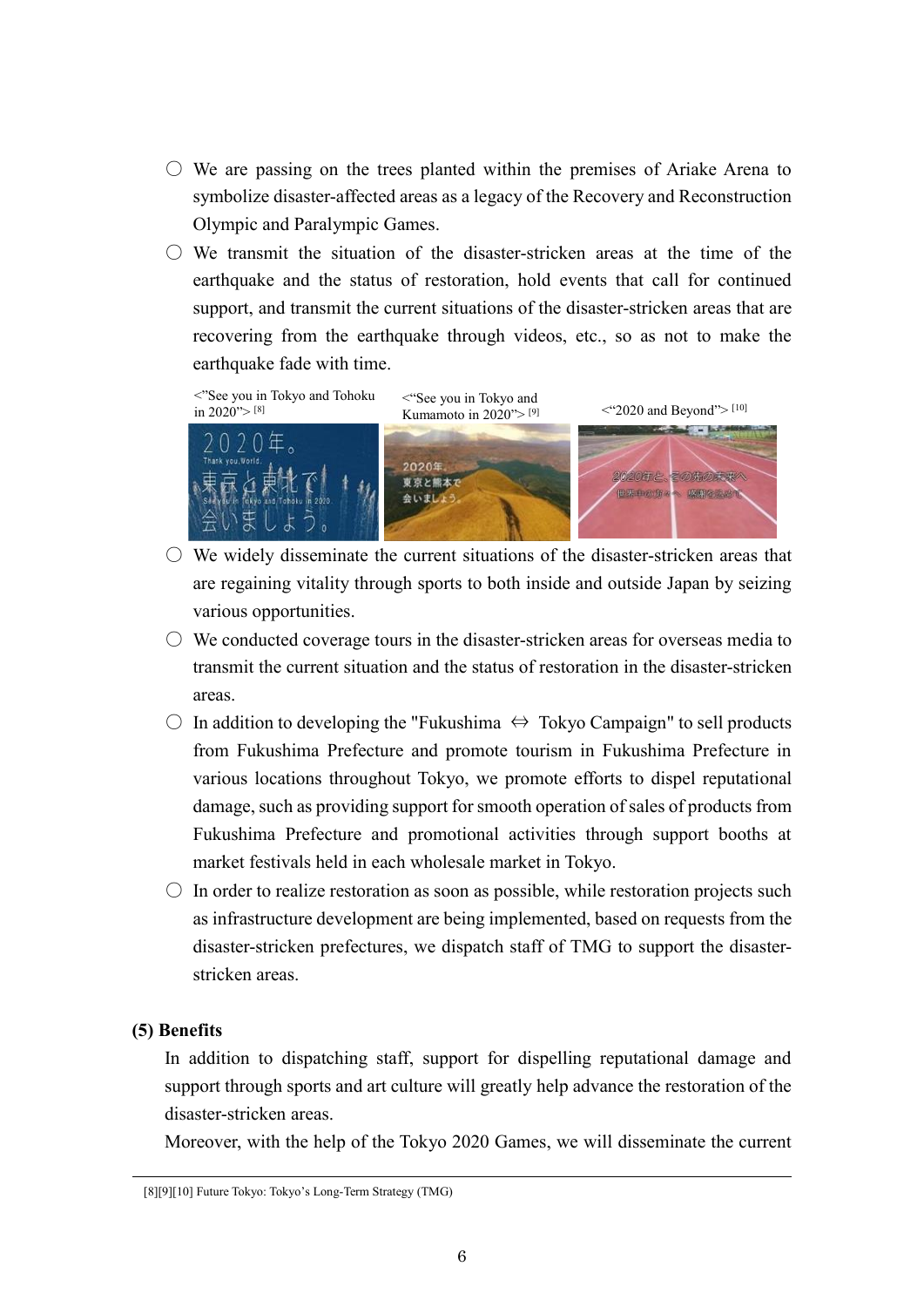situations of the progress of restoration to the world and express our appreciation for support, as well as pass on the bonds created between people living in Tokyo or other places in Japan and all over the world and the disaster-stricken areas and the current situation of the restoration from the earthquake to the next generation.

# **4. Facts and figures**

| for<br>Support        | Athlete dispatching projects (94 times in total)               |
|-----------------------|----------------------------------------------------------------|
| reconstruction<br>in  |                                                                |
| areas stricken<br>by  |                                                                |
| disaster such as the  |                                                                |
| Great East Japan      |                                                                |
| Earthquake through    |                                                                |
| the delivery of the   |                                                                |
| Games                 |                                                                |
| Initiatives to dispel | The markets for products directly delivered from               |
| reputation damage     | Fukushima were held 12 times in total as a part of the         |
|                       |                                                                |
|                       | "Fukushima $\Leftrightarrow$ Tokyo Campaign" (as of the end of |
|                       | <b>March 2021)</b>                                             |
| Support for disaster- | 120 projects as a part of "ART SUPPORT TOHOKU-                 |
| stricken<br>areas     | <b>TOKYO"</b>                                                  |
| utilizing arts<br>and | (Achievements from FY2011–FY2020)                              |

(Items in the table are achievements to March 2020 unless otherwise noted)

# **5. Explanation of Terms**

| Live site          | An official project for the Olympic and Paralympic      |
|--------------------|---------------------------------------------------------|
|                    | Games, where people can enjoy powerful live             |
|                    | broadcasts, stage events, competition experiences, etc. |
|                    | instead of the competition venues.                      |
| Olympic<br>and     | A project that was developed nationwide, starting with  |
| Paralympic<br>Flag | the 62 municipalities, and disaster-stricken areas in   |
| Tour               | Tokyo, to make use of the Olympic and Paralympic        |
|                    | Flags and boost the spirits of All Tokyo and All Japan. |
| Pre-Games Training | Training that athletes participating in the Olympic and |
| Camps              | Paralympic Games voluntarily perform before the         |
|                    | Games so as to alleviate the jet lag and adapt to the   |